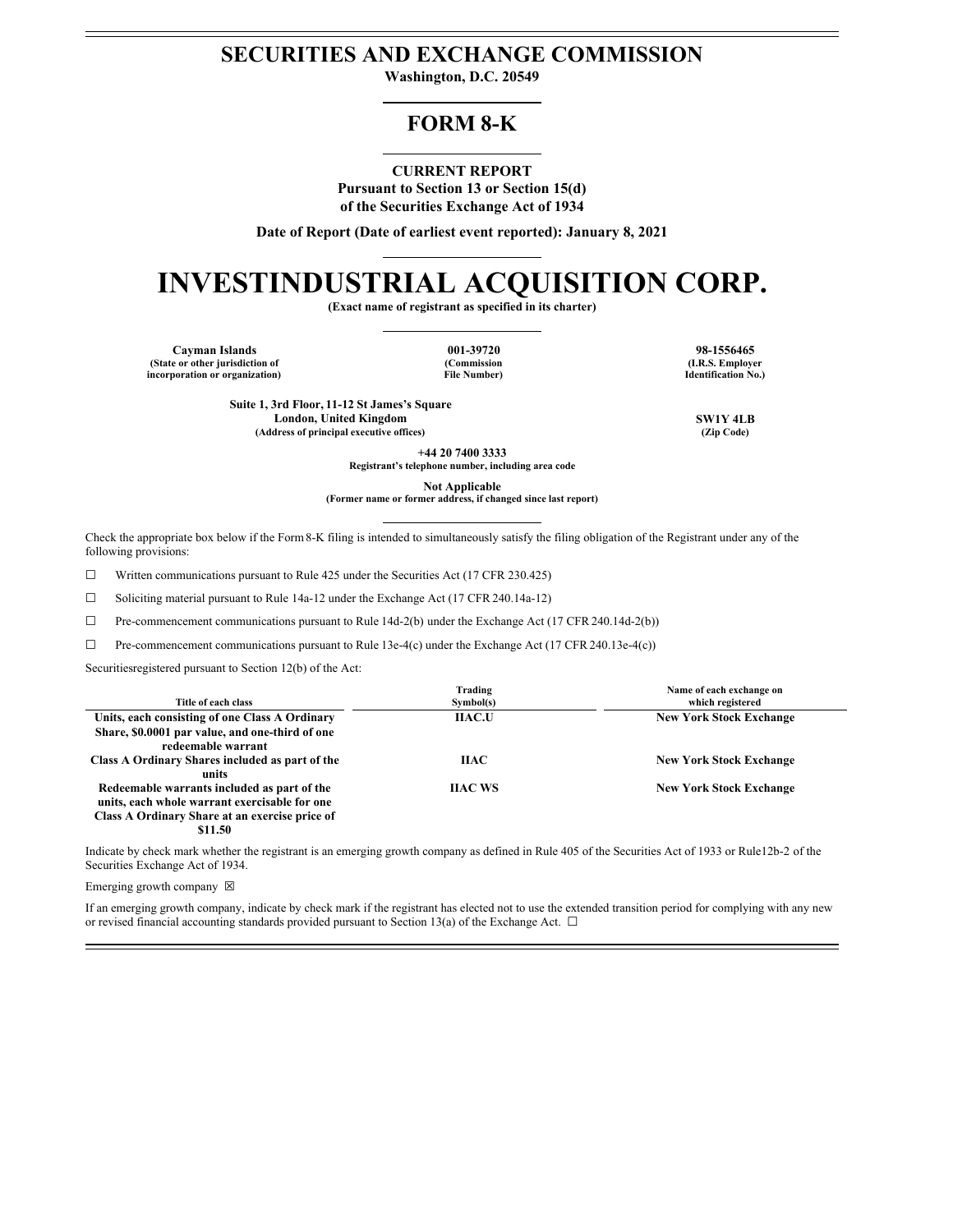## **Item 8.01. Other Events.**

On January 8, 2021, Investindustrial Acquisition Corp. (the "Company") announced that the holders of the Company's units (the "Units") may elect to separately trade the Class A ordinary shares, par value \$0.0001 per share (the "Class A ordinary shares"), and warrants included in the Units commencing on January 11, 2021. Each Unit consists of one Class A ordinary share and one-third of one redeemable warrant to purchase one Class A ordinary share. Any Units not separated will continue to trade on the New York Stock Exchange ("NYSE") under the symbol "IIAC.U". Any underlying Class A ordinary shares and warrants that are separated will trade on the NYSE under the symbols "IIAC" and "IIAC WS," respectively. No fractional warrants will be issued upon separation of the Units and only whole warrants will trade. Holders of Units will need to have their brokers contact Continental Stock Transfer & Trust Company, the Company's transfer agent, in order to separate the holders' Units into Class A ordinary shares and warrants.

A copy of the press release issued by the Company announcing the separate trading of the securities underlying the Units is attached hereto as Exhibit 99.1.

## **Item 9.01. Financial Statements and Exhibits.**

## **(d) Exhibits**

99.1 Press [Release,](#page-3-0) dated January 8, 2021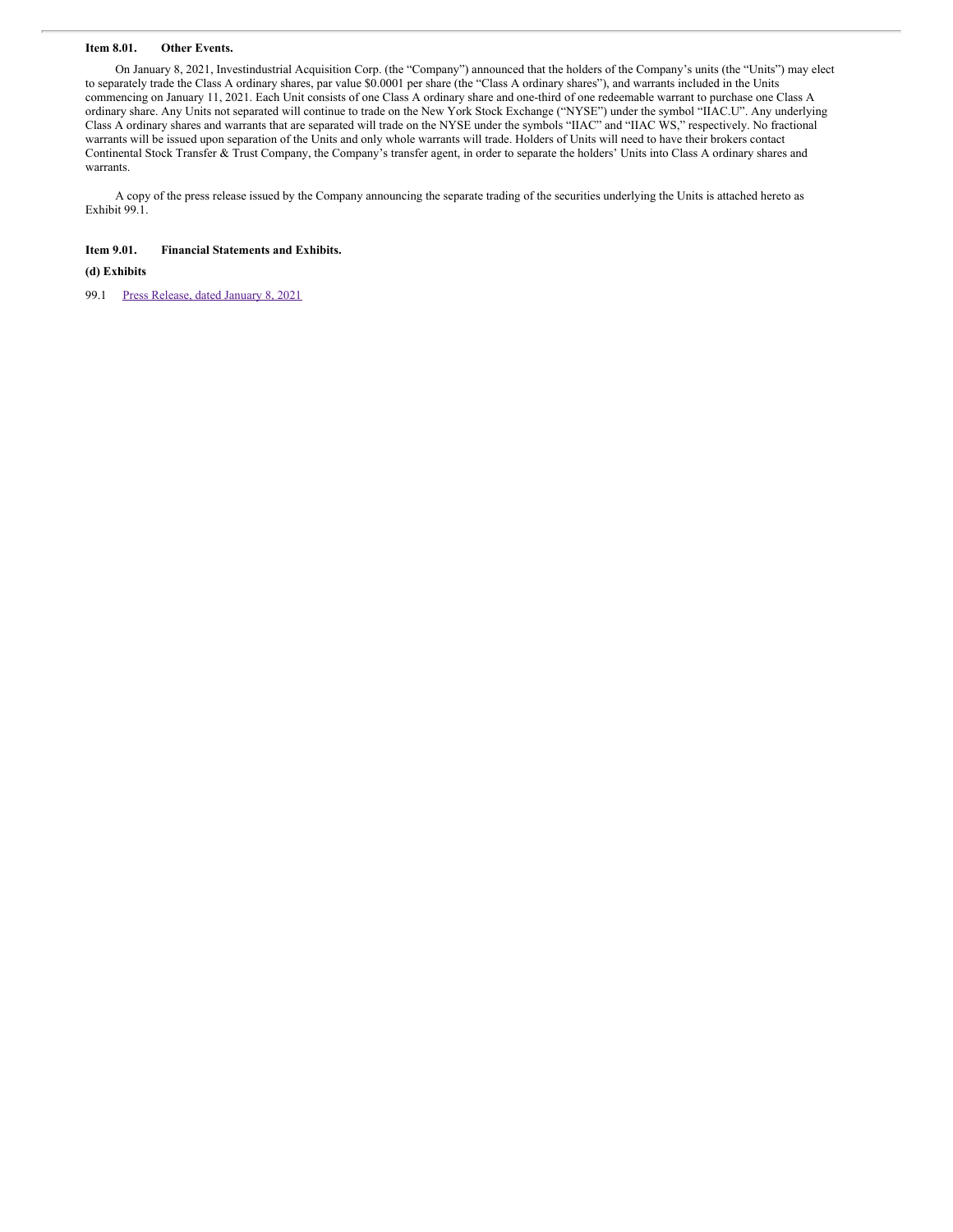## **SIGNATURES**

Pursuant to the requirements of the Securities Exchange Act of 1934, the registrant has duly caused this report to be signed on its behalf by the undersigned hereunto duly authorized.

## Date: January 8, 2021 INVESTINDUSTRIAL ACQUISITION CORP.

By: /s/ Roberto Ardagna

Name: Roberto Ardagna Title: Chief Executive Officer